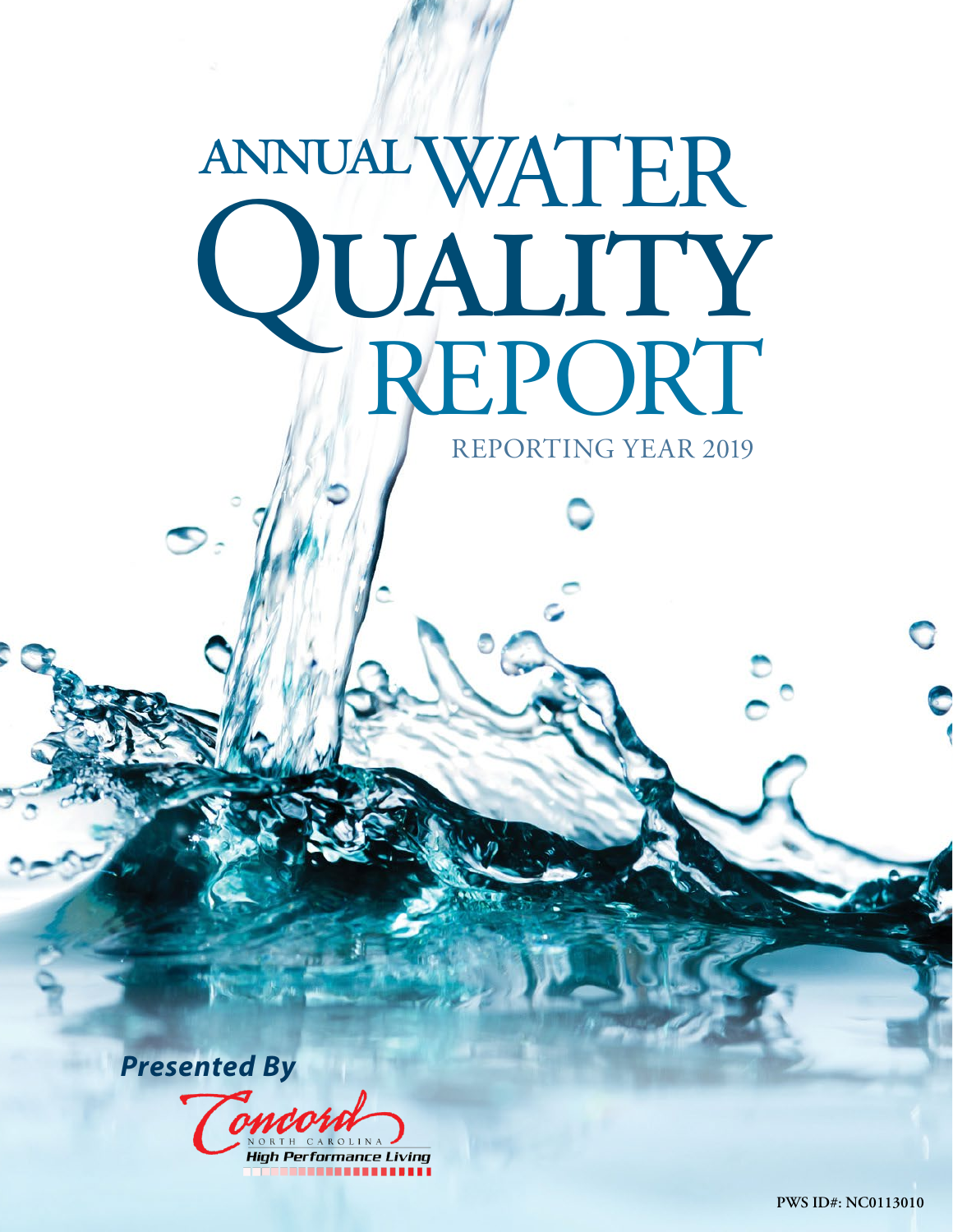### **Our Mission Continues**

 $\mathbf{W}$ <sup>e</sup> are once again pleased to present our annual water quality report covering all testing performed between January 1 and December 31, 2019. Over the years, we have dedicated ourselves to producing drinking water that meets all state and federal standards. We continually strive to

adopt new methods for delivering the best-quality drinking water to you. As new challenges to drinking water safety emerge, we remain vigilant in meeting the goals of source water protection, water conservation, and community education while continuing to serve the needs of all our water users.

Please remember that we are always available should you ever have any questions or concerns about your water.

## **Important Health Information**

Some people may be more vulnerable to<br>
contaminants in drinking water than the<br>
contaminants in the may be more comparation general population. Immunocompromised persons such as persons with cancer undergoing chemotherapy, persons who have undergone organ transplants, people with HIV/AIDS or other immune system disorders, some elderly, and infants may be particularly at risk from infections. These people should seek advice about drinking water from their health care providers. The U.S. EPA/CDC (Centers for Disease Control and Prevention) guidelines on appropriate means to lessen

the risk of infection by *cryptosporidium* and other microbial contaminants are available from the<br>Safe Drinking Drinking Water Hotline at (800) 426-4791 or [http://water.](http://water.epa.gov/drink/hotline) [epa.gov/drink/](http://water.epa.gov/drink/hotline) [hotline.](http://water.epa.gov/drink/hotline)



#### **Substances That Could Be in Water**

To ensure that tap water is safe to drink, the U.S.<br>EPA prescribes regulations limiting the amount of certain contaminants in water provided by public water systems. U.S. Food and Drug Administration regulations establish limits for contaminants in bottled water, which must provide the same protection for public health. Drinking water, including bottled water, may reasonably be expected to contain at least small amounts of some contaminants. The presence of these contaminants does not necessarily indicate that the water poses a health risk.

The sources of drinking water (both tap water and bottled water) include rivers, lakes, streams, ponds, reservoirs, springs, and wells. As water travels over the surface of the land or through the ground, it dissolves naturally occurring minerals, in some cases, radioactive material, and substances resulting from the presence of animals or from human activity. Substances that may be present in source water include: Microbial Contaminants, such as viruses and bacteria, which may come from sewage treatment plants, septic systems, agricultural livestock operations, or wildlife; Inorganic Contaminants, such as salts and metals, which can be naturally occurring or may result from urban stormwater runoff, industrial or domestic wastewater discharges, oil and gas production, mining, or farming; Pesticides and Herbicides, which may come from a variety of sources such as agriculture, urban stormwater runoff, and residential uses; Organic Chemical Contaminants, including synthetic and volatile organic chemicals, which are by-products of industrial processes and petroleum production and may also come from gas stations, urban stormwater runoff, and septic systems; Radioactive Contaminants, which can be naturally occurring or may be the result of oil and gas production and mining activities.

For more information about contaminants and potential health effects, call the U.S. EPA's Safe Drinking Water Hotline at (800) 426-4791.

## **Community Participation**

 $\sum$ ou are invited to participate in our public forum and<br>Civice your concerns about your drinking water. The<br>Canceral City Council maste the accord Thumder of Concord City Council meets the second Thursday of each month at 6:00 p.m. in Council Chambers, located at 35 Cabarrus Avenue West, Concord.



For more information about this report, or for any questions relating to your drinking water, please call Rusty Campbell, Water Treatment Superintendent, at (704) 920-5337.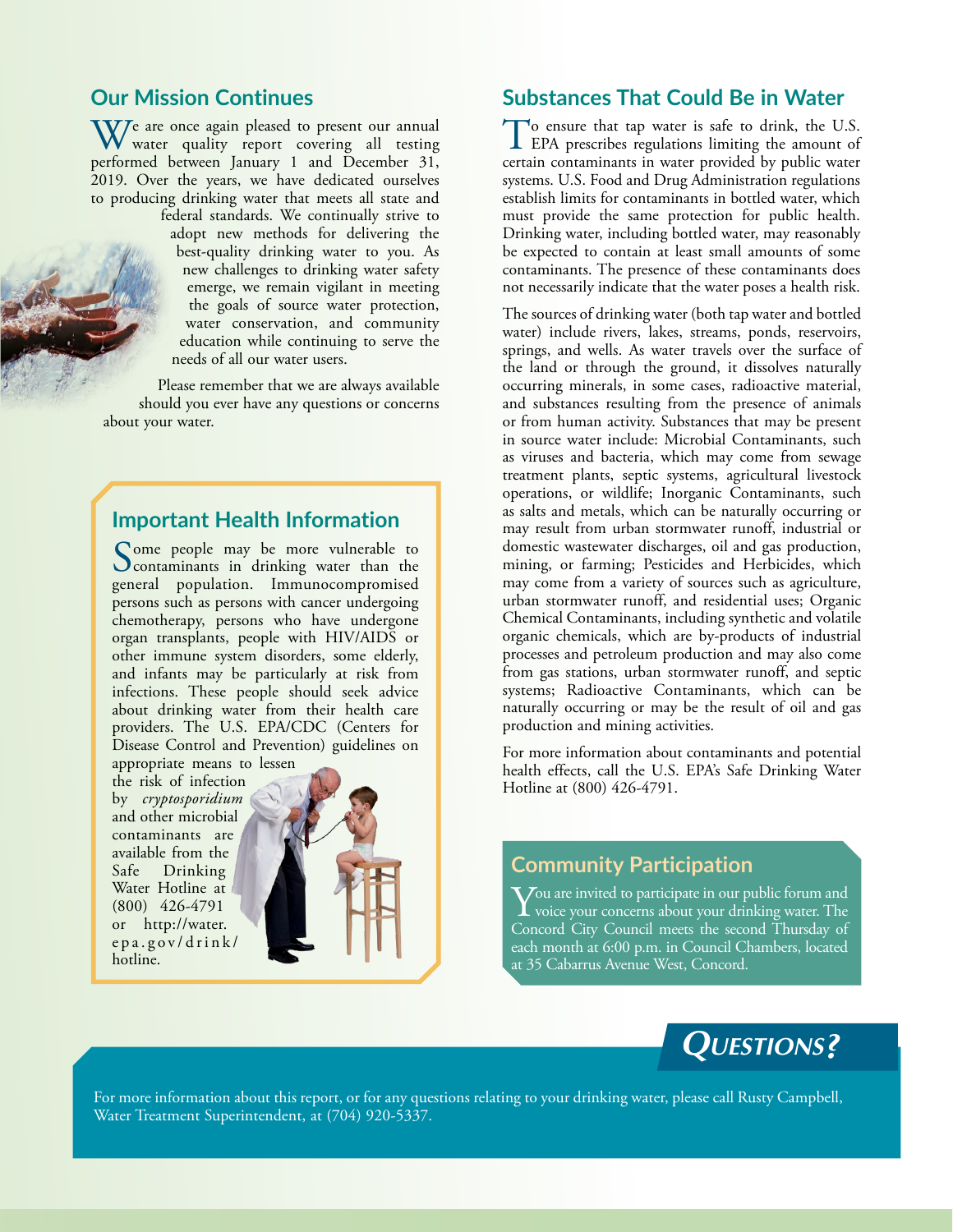# **Source Water Assessment**

The North Carolina Department of Environment and Natural Resources, Public Water Supply (PWS) Section, Source Water Assessment Program (SWAP) conducted assessments for all drinking water sources across North Carolina. The purpose of the assessments was to determine the susceptibility of each drinking water source (well or surface water intake) to potential contaminant sources (PCS). The results of the assessment are available in SWAP Assessment Reports that include maps, background information, and a relative susceptibility rating of higher, moderate, or lower.

The relative susceptibility rating of each source was determined by combining the contaminant rating (number and location of PCS within the assessment area) and the inherent vulnerability rating (i.e., characteristics or existing conditions of the well or watershed and its delineated assessment area). It is important to understand that a susceptibility rating of "higher" does not imply poor water quality, only the system's potential to become contaminated by PCS in the assessment area. The assessment findings are summarized in the table below:

| <b>SOURCE NAME</b>                       | <b>SUSCEPTIBILITY</b><br><b>RATING</b> | <b>SWAP REPORT DATE</b> |
|------------------------------------------|----------------------------------------|-------------------------|
| Lake Fisher/Coldwater Creek (Concord)    | Moderate                               | September 1, 2017       |
| Lake Concord/Coldwater Creek (Concord)   | Moderate                               | September 1, 2017       |
| Lake Don T. Howell (Concord)             | Moderate                               | September 1, 2017       |
| Kannapolis Lake (Kannapolis)             | Moderate                               | July 12, 2017           |
| Second Creek/Back Creek (Kannapolis)     | Moderate                               | July 12, 2017           |
| Tuckertown Reservoir (Albemarle)         | Moderate                               | September 1, 2017       |
| Narrows Reservoir/Badin Lake (Albemarle) | Moderate                               | September 1, 2017       |

The complete SWAP report may be viewed online at <https://www.ncwater.org/?page=600>. Note that because SWAP results and reports are periodically updated by PWS, the results available on this website may differ from those available at the time this CCR was prepared.

If you are unable to access your SWAP report online, you may mail a written request for a printed copy to Source Water Assessment Program – Report Request, 1634 Mail Service Center, Raleigh, NC 27699-1634, or email requests to [swap@ncdenr.](mailto:swap@ncdenr.gov) [gov](mailto:swap@ncdenr.gov). Please indicate your system name and number and provide your name, mailing address, and phone number. If you have any questions about the SWAP report, please contact the Source Water Assessment staff at (919) 707-9098.

## **Where Does My Water Come From?**

The City of Concord obtains water from six different sources. It has two water treatment plants, which draw water from three surface water reservoirs. The Coddle Creek Water Treatment plants, Plant draws water from Lake Don T. Howell. The Hillgrove Water Treatment Plant draws water from Lake Concord, Lake Fisher, and Lake Don T. Howell.

Plans are underway to ensure that we have an adequate water supply. Concord also purchases water from the cities of Kannapolis and Albemarle. For information on the quality of Kannapolis' water, contact Alex Anderson, Director of Water Resources, at (704) 920-4252. For information on the quality of Albemarle's water, contact Shaun Whitley at (704) 984-9657. Additionally, Concord can purchase water from the City of Charlotte. For information on the quality of Charlotte's water, contact Charlotte Water at (704) 391-5144.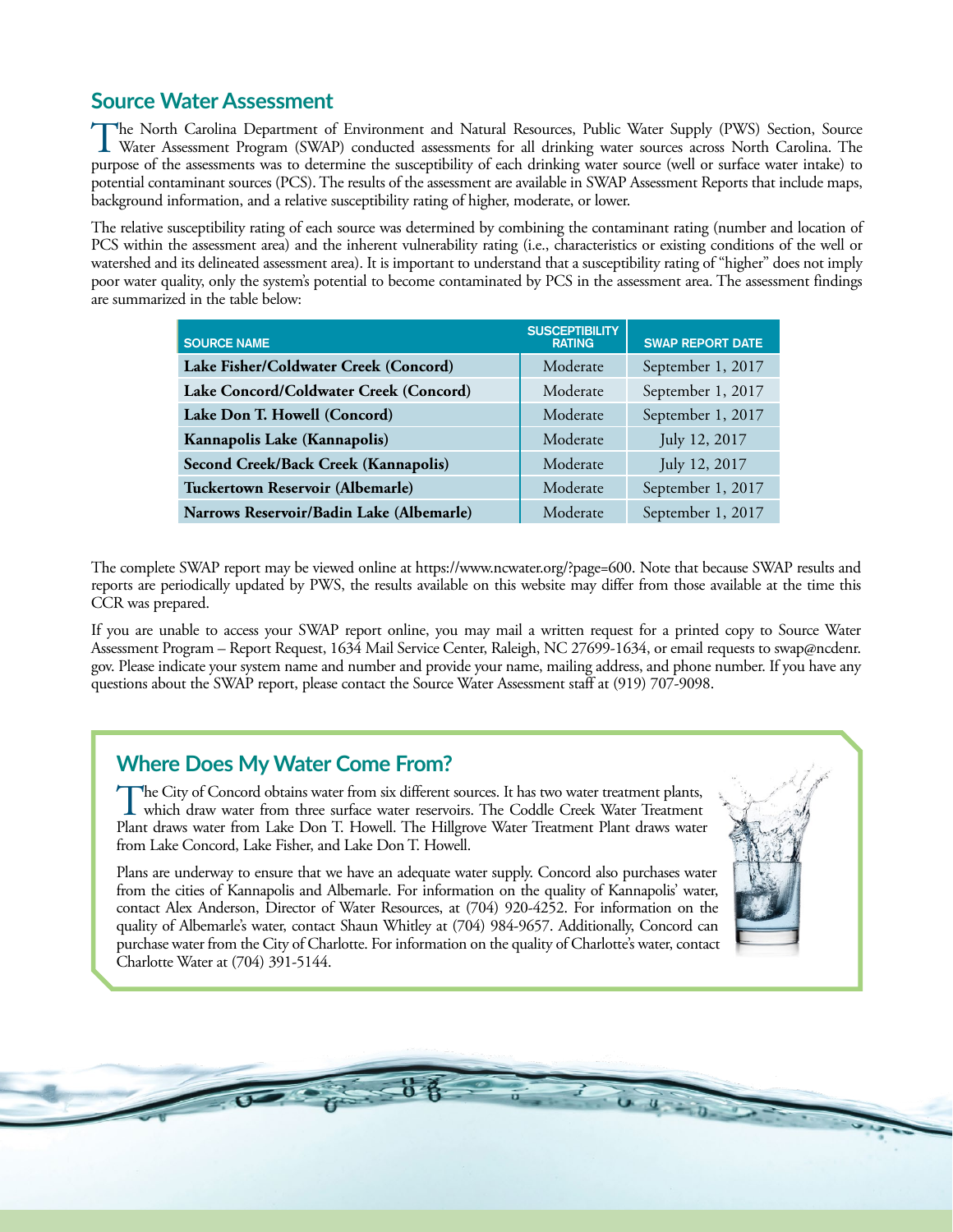# *Cryptosporidium* **in Drinking Water**

To comply with the LT2 rule, Concord began collecting samples for cryptosporidium and E. coli in October 2015.<br>Albemarle collected cryptosporidium samples in 2016. Kannapolis began collecting samples in October 2016. Sampl were collected monthly from each raw water source. Here are the results that were obtained:

| CONCORD CRYPTOSPORIDIUM (results shown are reported in oocyst/L)                                                                                                              |                                        |                       |           |                       |                       |                         |                         |                         |                |                |                         |                |  |
|-------------------------------------------------------------------------------------------------------------------------------------------------------------------------------|----------------------------------------|-----------------------|-----------|-----------------------|-----------------------|-------------------------|-------------------------|-------------------------|----------------|----------------|-------------------------|----------------|--|
| <b>RAW WATER SOURCE</b>                                                                                                                                                       |                                        |                       |           |                       | <b>AVERAGE RESULT</b> |                         | <b>RANGE OF RESULTS</b> |                         |                |                |                         |                |  |
| Lake Don T. Howell                                                                                                                                                            |                                        |                       |           |                       | <b>ND</b>             |                         |                         |                         | <b>ND</b>      |                |                         |                |  |
| <b>Lake Fisher</b>                                                                                                                                                            |                                        |                       |           |                       | 0.007                 |                         |                         |                         |                | $ND-0.087$     |                         |                |  |
| <b>Lake Concord</b>                                                                                                                                                           |                                        |                       |           | 0.09                  |                       |                         |                         |                         | $ND-0.100$     |                |                         |                |  |
| E. COLI: The following averages and ranges were obtained from analyses of the Concord raw water sources (results shown are reported<br>as MPN, colonies/100 mL of sample):    |                                        |                       |           |                       |                       |                         |                         |                         |                |                |                         |                |  |
| <b>RAW WATER SOURCE</b>                                                                                                                                                       |                                        |                       |           |                       | <b>AVERAGE RESULT</b> |                         |                         |                         |                |                | <b>RANGE OF RESULTS</b> |                |  |
| Lake Don T. Howell (Concord)                                                                                                                                                  |                                        |                       |           |                       | 2.6                   |                         |                         |                         |                | $<1-13.2$      |                         |                |  |
| Lake Fisher (Concord)                                                                                                                                                         |                                        |                       |           |                       | 9.0                   |                         |                         |                         |                | $<1-33.1$      |                         |                |  |
| Lake Concord (Concord)                                                                                                                                                        |                                        |                       |           |                       | 40.1                  |                         |                         |                         |                | $2 - 304$      |                         |                |  |
| <b>KANNAPOLIS CRYPTOSPORIDIUM<sup>®</sup></b>                                                                                                                                 |                                        |                       |           |                       |                       |                         |                         |                         |                |                |                         |                |  |
| <b>KANNAPOLIS GIARDIA<sup>2</sup></b>                                                                                                                                         |                                        |                       |           |                       |                       |                         |                         |                         |                |                |                         |                |  |
| <b>RAW WATER SOURCE</b>                                                                                                                                                       |                                        | <b>AVERAGE RESULT</b> |           |                       |                       | <b>RANGE OF RESULTS</b> |                         |                         |                |                |                         |                |  |
| Kannapolis Lake                                                                                                                                                               |                                        |                       |           | 0.010                 |                       |                         |                         | ND-0.095                |                |                |                         |                |  |
| <b>Coddle Creek</b>                                                                                                                                                           |                                        |                       |           |                       | 0.960                 |                         |                         | $ND-4.47$               |                |                |                         |                |  |
| <b>Second Creek</b>                                                                                                                                                           |                                        |                       |           | 0.370                 |                       |                         |                         |                         | $ND-1.04$      |                |                         |                |  |
| E. COLI: The following averages and ranges were obtained from analyses of the Kannapolis raw water sources (results shown are<br>reported as MPN, colonies/100 mL of sample): |                                        |                       |           |                       |                       |                         |                         |                         |                |                |                         |                |  |
| <b>RAW WATER SOURCE</b>                                                                                                                                                       |                                        |                       |           | <b>AVERAGE RESULT</b> |                       |                         |                         | <b>RANGE OF RESULTS</b> |                |                |                         |                |  |
| Kannapolis Lake                                                                                                                                                               |                                        |                       |           | 1.44                  |                       |                         |                         | $ND-5$                  |                |                |                         |                |  |
| <b>Coddle Creek</b>                                                                                                                                                           |                                        |                       |           |                       | 342.22                |                         |                         | $25 - 1,374$            |                |                |                         |                |  |
| <b>Second Creek</b>                                                                                                                                                           |                                        |                       |           |                       |                       | 49.33                   |                         |                         |                | $30 - 1,058$   |                         |                |  |
| ALBEMARLE Our system monitored for cryptosporidium in 2019 and found the following levels:                                                                                    |                                        |                       |           |                       |                       |                         |                         |                         |                |                |                         |                |  |
| <b>SAMPLES (ppm)</b>                                                                                                                                                          | <b>MAR</b><br><b>FEB</b><br><b>JAN</b> |                       |           |                       | <b>MAY</b>            | <b>JUN</b>              | <b>JUL</b>              | <b>AUG</b>              | <b>SEP</b>     | <b>OCT</b>     | <b>NOV</b>              | <b>DEC</b>     |  |
| Cryptosporidium                                                                                                                                                               | <b>ND</b>                              | <b>ND</b>             | <b>ND</b> | N <sub>D</sub>        | <b>ND</b>             | <b>ND</b>               | <b>ND</b>               | <b>ND</b>               | ND             | N <sub>D</sub> | N <sub>D</sub>          | N <sub>D</sub> |  |
| Giardia                                                                                                                                                                       | <b>ND</b>                              | ND                    | <b>ND</b> | <b>ND</b>             | <b>ND</b>             | <b>ND</b>               | <b>ND</b>               | <b>ND</b>               | N <sub>D</sub> | ND             | N <sub>D</sub>          | <b>ND</b>      |  |

<sup>1</sup> Cryptosporidium was detected in 4 out of 36 raw water samples, with one detection at Coddle Creek (0.3 oocyst/L) and three at Second Creek (0.095, 0.098, and 0.098 oocyst/L).

<sup>2</sup> Giardia was detected in 12 out of 36 raw water samples (results shown are reported as cysts/L).

# **Lead in Home Plumbing**

If present, elevated levels of lead can cause serious health problems, especially for pregnant women and young children.<br>Lead in drinking water is primarily from materials and components associated with service lines and h Lead in drinking water is primarily from materials and components associated with service lines and home plumbing. We are responsible for providing high-quality drinking water, but we cannot control the variety of materials used in plumbing components. When your water has been sitting for several hours, you can minimize the potential for lead exposure by flushing your tap for 30 seconds to two minutes before using water for drinking or cooking. If you are concerned about lead in your water, you may wish to have your water tested. Information on lead in drinking water, testing methods, and steps you can take to minimize exposure is available from the Safe Drinking Water Hotline at (800) 426-4791 or at [www.](http://www.epa.gov/safewater/lead) [epa.gov/safewater/lead.](http://www.epa.gov/safewater/lead)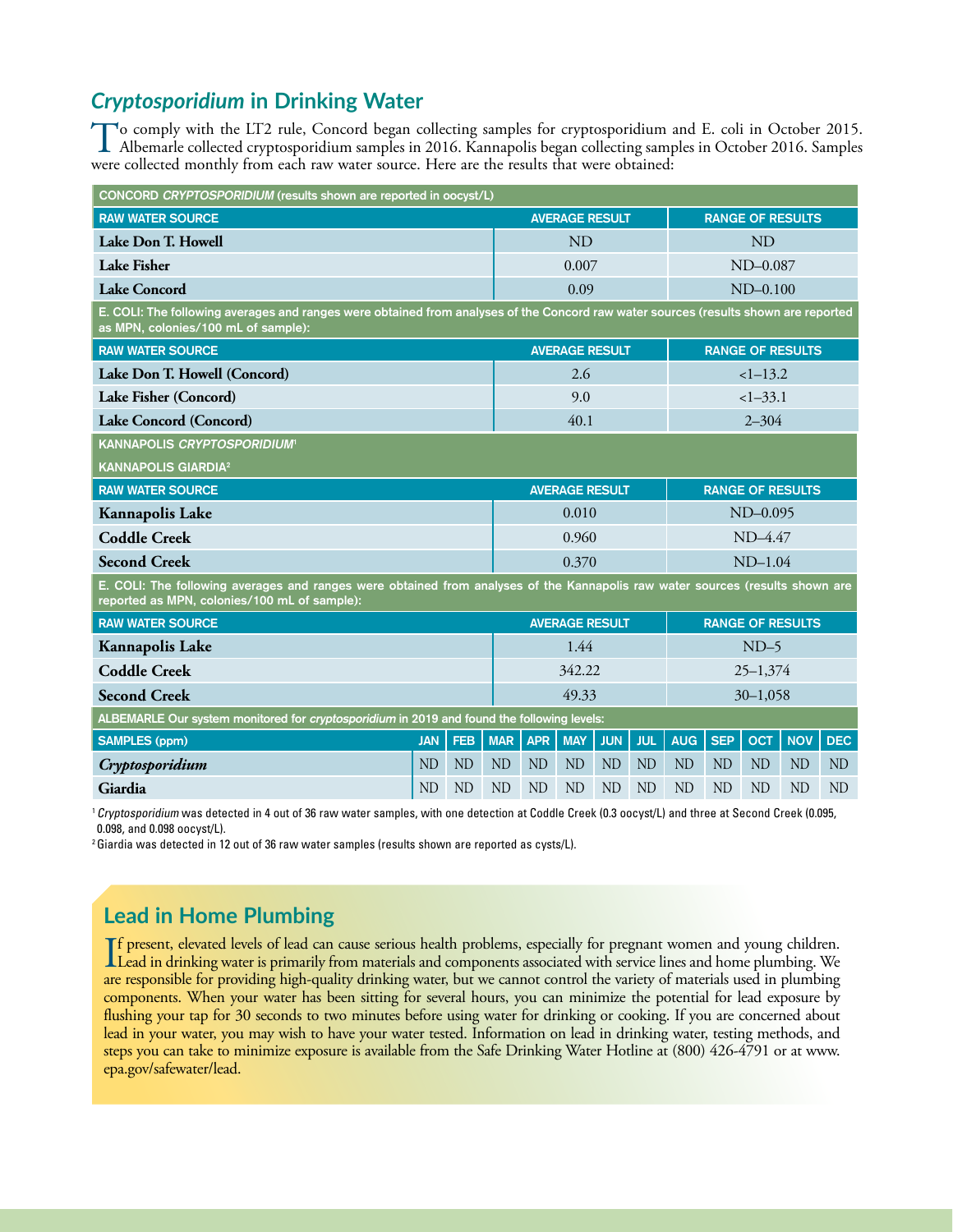# **Test Results**

Our water is monitored for many different kinds of substances on a very strict sampling schedule, and the water we deliver must meet specific health standards. Here we only show those substances under that were detected in keep all detects below their respective maximum allowed levels.

The state recommends monitoring for certain substances less than once per year because the concentrations of these substances do not change frequently. In these cases, the most recent sample data are included, along with the year in which the sample was taken.

| <b>REGULATED SUBSTANCES</b>                                           |                               |                                          |                        |                                  |                          |                                  |                                                 |                                  |                          |                  |                                                                                                                                |
|-----------------------------------------------------------------------|-------------------------------|------------------------------------------|------------------------|----------------------------------|--------------------------|----------------------------------|-------------------------------------------------|----------------------------------|--------------------------|------------------|--------------------------------------------------------------------------------------------------------------------------------|
|                                                                       |                               |                                          |                        |                                  | <b>City of Concord</b>   |                                  | <b>Hillgrove WTP</b><br><b>Coddle Creek WTP</b> |                                  |                          |                  |                                                                                                                                |
| <b>SUBSTANCE</b><br>(UNIT OF MEASURE)                                 | <b>YEAR</b><br><b>SAMPLED</b> | <b>MCL</b><br>[MRDL]                     | <b>MCLG</b><br>[MRDLG] | <b>AMOUNT</b><br><b>DETECTED</b> | <b>RANGE</b><br>LOW-HIGH | <b>AMOUNT</b><br><b>DETECTED</b> | <b>RANGE</b><br>LOW-HIGH                        | <b>AMOUNT</b><br><b>DETECTED</b> | <b>RANGE</b><br>LOW-HIGH | <b>VIOLATION</b> | <b>TYPICAL SOURCE</b>                                                                                                          |
| <b>Chlorine</b> (ppm)                                                 | 2019                          | $[4]$                                    | $[4]$                  | 1.08                             | $0.20 - 2.02$            | <b>NA</b>                        | NA                                              | <b>NA</b>                        | <b>NA</b>                | No               | Water additive used to control microbes                                                                                        |
| <b>Fluoride</b> (ppm)                                                 | 2019                          | $\overline{4}$                           | $\overline{4}$         | NA                               | NA                       | 0.84                             | $0.18 - 0.84$                                   | 0.85                             | $0.51 - 0.85$            | No               | Erosion of natural deposits; Water additive<br>that promotes strong teeth; Discharge from<br>fertilizer and aluminum factories |
| Haloacetic Acids [HAAs] (ppb)                                         | 2019                          | 60 <sup>1</sup>                          | NA                     | 55.3                             | $25.0 - 60.3$            | NA                               | NA                                              | NA                               | NA                       | N <sub>o</sub>   | By-product of drinking water disinfection                                                                                      |
| Hexachlorocyclopentadiene<br>(ppb)                                    | 2019                          | 50                                       | 50                     | NA                               | NA                       | NA                               | NA                                              | <b>NA</b>                        | <b>NA</b>                | No               | Discharge from chemical factories                                                                                              |
| <b>Simazine</b> (ppb)                                                 | 2019                          | $\overline{4}$                           | $\overline{4}$         | NA                               | NA                       | <b>NA</b>                        | <b>NA</b>                                       | <b>NA</b>                        | <b>NA</b>                | No               | Herbicide runoff                                                                                                               |
| <b>Total Organic Carbon [TOC]</b><br>(removal ratio)                  | 2019                          | $TT^2$                                   | <b>NA</b>              | NA                               | NA                       | $1.37^{3}$                       | $1.10 - 1.63$                                   | $1.39^{3}$                       | $1.17 - 1.68$            | No               | Naturally present in the environment                                                                                           |
| <b>TTHMs</b> [Total<br><b>Trihalomethanes</b> ] (ppb)                 | 2019                          | 80                                       | NA                     | 67                               | $15.7 - 76.9$            | <b>NA</b>                        | NA                                              | <b>NA</b>                        | <b>NA</b>                | N <sub>o</sub>   | By-product of drinking water disinfection                                                                                      |
| Turbidity <sup>5</sup> (NTU)                                          | 2019                          | $TT = 1 NTU$                             | <b>NA</b>              | NA                               | NA                       | 0.16                             | $0.05 - 0.16$                                   | 0.29                             | $0.05 - 0.29$            | No               | Soil runoff                                                                                                                    |
| <b>Turbidity</b> (Lowest monthly<br>percent of samples meeting limit) | 2019                          | $TT = 95\%$ of samples<br>meet the limit | NA                     | NA                               | NA                       | 100                              | NA                                              | 100                              | <b>NA</b>                | No               | Soil runoff                                                                                                                    |

#### **REGULATED SUBSTANCES**

|                                                                       |                               |                                          |                        |                                  | <b>City of Albemarle</b> |                                  | <b>City of Kannapolis</b>       |                  |                                                                                                                             |
|-----------------------------------------------------------------------|-------------------------------|------------------------------------------|------------------------|----------------------------------|--------------------------|----------------------------------|---------------------------------|------------------|-----------------------------------------------------------------------------------------------------------------------------|
| <b>SUBSTANCE</b><br>(UNIT OF MEASURE)                                 | <b>YEAR</b><br><b>SAMPLED</b> | <b>MCL</b><br>[MRDL]                     | <b>MCLG</b><br>[MRDLG] | <b>AMOUNT</b><br><b>DETECTED</b> | <b>RANGE</b><br>LOW-HIGH | <b>AMOUNT</b><br><b>DETECTED</b> | <b>RANGE</b><br><b>LOW-HIGH</b> | <b>VIOLATION</b> | <b>TYPICAL SOURCE</b>                                                                                                       |
| <b>Chlorine</b> (ppm)                                                 | 2019                          | $[4]$                                    | $[4]$                  | 1.13                             | $0.16 - 1.56$            | 0.83                             | $0.20 - 1.52$                   | No               | Water additive used to control microbes                                                                                     |
| Fluoride (ppm)                                                        | 2019                          | $\overline{4}$                           | $\overline{4}$         | 0.53                             | <b>NA</b>                | <b>ND</b>                        | <b>NA</b>                       | N <sub>o</sub>   | Erosion of natural deposits; Water additive that promotes<br>strong teeth; Discharge from fertilizer and aluminum factories |
| Haloacetic Acids [HAAs] (ppb)                                         | 2019                          | $60^{1}$                                 | <b>NA</b>              | 40                               | $25 - 45$                | 47                               | $35.0 - 47.0$                   | N <sub>o</sub>   | By-product of drinking water disinfection                                                                                   |
| Hexachlorocyclopentadiene<br>(ppb)                                    | 2019                          | 50                                       | 50                     | 0.38                             | <b>NA</b>                | NA                               | NA                              | N <sub>o</sub>   | Discharge from chemical factories                                                                                           |
| Simazine (ppb)                                                        | 2019                          | $\overline{4}$                           | $\overline{4}$         | <b>NA</b>                        | NA                       | 0.00039                          | ND-0.00039                      | N <sub>o</sub>   | Herbicide runoff                                                                                                            |
| <b>Total Organic Carbon [TOC]</b><br>(removal ratio)                  | 2019                          | $TT^2$                                   | NA                     | $1.33^{4}$                       | $1.00 - 1.70$            | $1.44^{3}$                       | $1.12 - 1.61$                   | N <sub>o</sub>   | Naturally present in the environment                                                                                        |
| <b>TTHMs</b> [Total<br><b>Trihalomethanes</b> (ppb)                   | 2019                          | 80                                       | <b>NA</b>              | 40                               | $14 - 64$                | 73                               | $40.0 - 73.0$                   | N <sub>o</sub>   | By-product of drinking water disinfection                                                                                   |
| Turbidity <sup>5</sup> (NTU)                                          | 2019                          | $TT = 1 NTU$                             | <b>NA</b>              | 0.40                             | $0.04 - 0.40$            | 0.092                            | $0.015 - 0.092$                 | N <sub>o</sub>   | Soil runoff                                                                                                                 |
| <b>Turbidity</b> (Lowest monthly<br>percent of samples meeting limit) | 2019                          | $TT = 95\%$ of samples<br>meet the limit | NA                     | 100                              | NA                       | 100                              | <b>NA</b>                       | N <sub>o</sub>   | Soil runoff                                                                                                                 |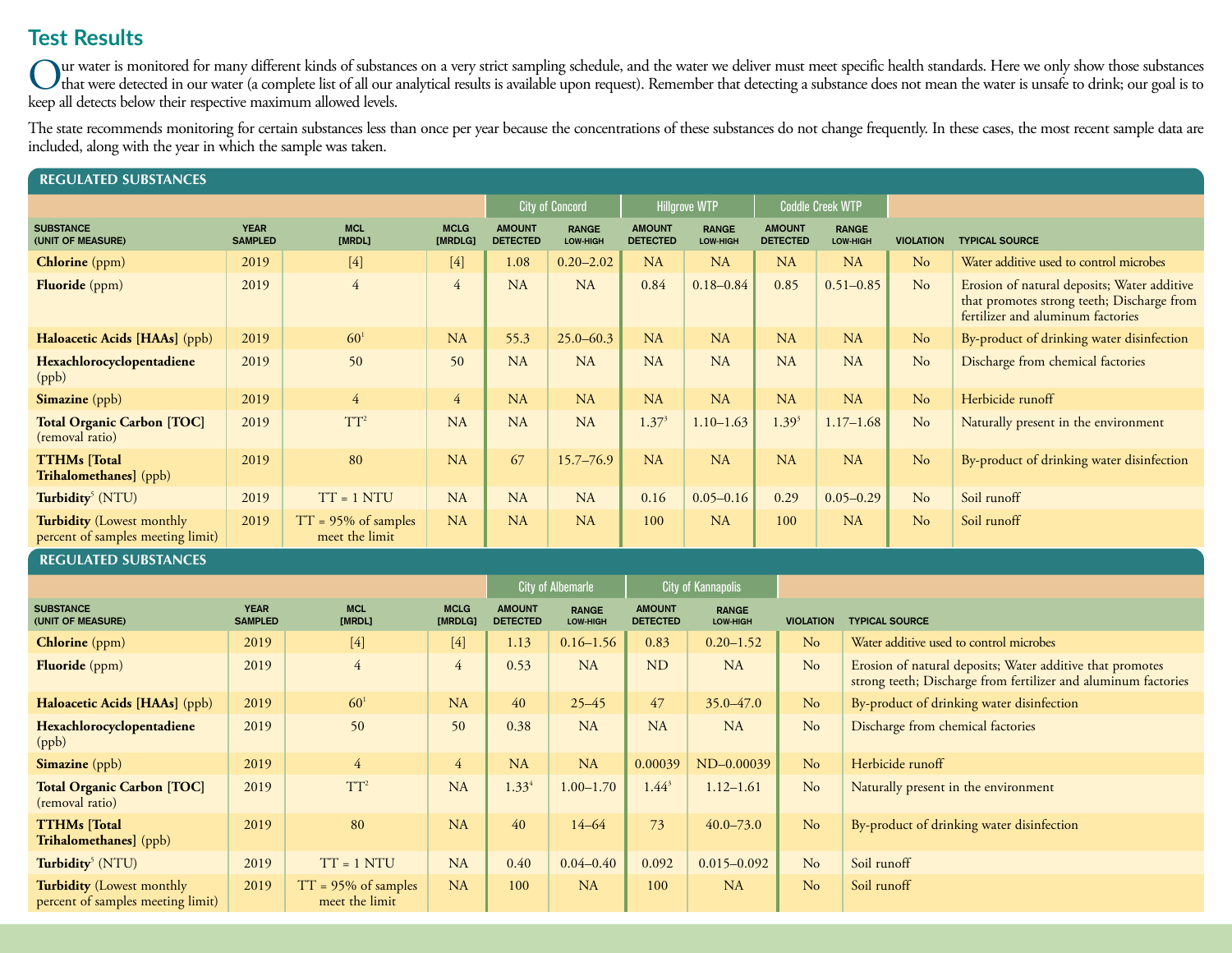#### **CITY OF ALBEMARLE**

**Microbiological Contaminants in the Distribution System - For systems that collect less than 40 samples per month**

| <b>CONTAMINANT (UNITS)</b>                           | <b>MCL VIOLATION Y/N</b> | <b>YOUR WATER</b> | <b>MCLG</b> | <b>MCL</b>            | LIKELY SOURCE OF CONTAMINATION       |
|------------------------------------------------------|--------------------------|-------------------|-------------|-----------------------|--------------------------------------|
| <b>Total Coliform Bacteria</b> (presence or absence) |                          |                   |             | positive sample/month | Naturally present in the environment |

During our monthly distribution system monitoring in April 2019, one of our samples for the presence of coliform bacteria came back positive, however it tested negative for E. coli which triggered a level one assessment. W we were required to take a repeat sample from the tap that tested positive as well as samples within five service connections upstream and downstream from the tap that tested positive. Subsequent samples taken all came bac the presenece of coliform bacteria and E. coli. The residence where the initial positive sample was collected at the time was unoccupied. After consulting with our state official it was deterimned the best course of action **that particular residence from our list of sites we routinely monitor in our distribution system.**

Coliform bacteria are organisms that are present in the environment and in the feces of all warm-blooded animals and humans. Coliform bacteria will likely not cause illness. However, their presence in drinking water indica **causing organisms could be in the water system.**

**Tap water samples were collected for lead and copper analyses from sample sites throughout the community**

|                                       |                        |                  |             |                                                 | <b>City of Concord</b>                       |                                                 | <b>City of Albemarle</b>                     | <b>City of Kannapolis</b>                       |                                       |                  |                                                                         |
|---------------------------------------|------------------------|------------------|-------------|-------------------------------------------------|----------------------------------------------|-------------------------------------------------|----------------------------------------------|-------------------------------------------------|---------------------------------------|------------------|-------------------------------------------------------------------------|
| <b>SUBSTANCE</b><br>(UNIT OF MEASURE) | YEAR<br><b>SAMPLED</b> | <b>AL</b>        | <b>MCLG</b> | <b>AMOUNT</b><br><b>DETECTED</b><br>(90TH %ILE) | <b>SITES ABOVE AL/</b><br><b>TOTAL SITES</b> | <b>AMOUNT</b><br><b>DETECTED</b><br>(90TH %ILE) | <b>SITES ABOVE AL/</b><br><b>TOTAL SITES</b> | <b>AMOUNT</b><br><b>DETECTED</b><br>(90TH %ILE) | SITES ABOVE AL/<br><b>TOTAL SITES</b> | <b>VIOLATION</b> | <b>TYPICAL SOURCE</b>                                                   |
| <b>Copper</b> (ppm)                   | 2019                   | $\left(3\right)$ | 1.3         | 0.075                                           | 0/51                                         | $0.09^6$                                        | 0/36                                         | $0.18^6$                                        | 0/39                                  | N <sub>o</sub>   | Corrosion of household plumbing systems;<br>Erosion of natural deposits |
| Lead (ppb)                            | 2019                   |                  | $\Omega$    | <b>ND</b>                                       | 0/51                                         | ND <sup>6</sup>                                 | 0/36                                         | ND <sup>6</sup>                                 | 0/39                                  | N <sub>o</sub>   | Corrosion of household plumbing systems;<br>Erosion of natural deposits |

#### **UNREGULATED SUBSTANCES 7**

|                                       |                               | <b>Hillarove WTP</b>             | LCoddle Creek WTP'       |                                  | <b>City of Albemarle</b>        |                                  | <b>City of Kannapolis</b>       |                                  |                          |
|---------------------------------------|-------------------------------|----------------------------------|--------------------------|----------------------------------|---------------------------------|----------------------------------|---------------------------------|----------------------------------|--------------------------|
| <b>SUBSTANCE</b><br>(UNIT OF MEASURE) | <b>YEAR</b><br><b>SAMPLED</b> | <b>AMOUNT</b><br><b>DETECTED</b> | <b>RANGE</b><br>LOW-HIGH | <b>AMOUNT</b><br><b>DETECTED</b> | <b>RANGE</b><br><b>LOW-HIGH</b> | <b>AMOUNT</b><br><b>DETECTED</b> | <b>RANGE</b><br><b>LOW-HIGH</b> | <b>AMOUNT</b><br><b>DETECTED</b> | <b>RANGE</b><br>LOW-HIGH |
| Sodium (ppm)                          | 2019                          |                                  | <b>NA</b>                | 12                               | NA                              | 14.53                            | <b>NA</b>                       | 11.07                            | NA                       |
| <b>Sulfate</b> (ppm)                  | 2019                          | 19                               | <b>NA</b>                | 21                               | <b>NA</b>                       | 16.6                             | <b>NA</b>                       | 22.0                             | <b>NA</b>                |

1 Some people who drink water containing haloacetic acids in excess of the MCL over many years may have an increased risk of getting cancer.

2 Depending on the TOC in our source water, the system must have a certain percentage removal of TOC or achieve alternative compliance criteria. If we do not achieve that percentage removal, there is an alternative percentage removal. If we fail to meet the alternative percentage removal, we are in violation of a treatment technique.

3 Compliance method: Step 1

4 Compliance method: ACC #2

<sup>5</sup> Turbidity is a measure of the cloudiness of the water. We monitor it because it is a good indicator of the effectiveness of our filtration system. The turbidity rule requires that 95 percent or more of the monthly samples must be less than or equal to 0.3 NTU. 6 Sampled in 2018.

7 Unregulated contaminants are those for which U.S. EPA has not established drinking water standards. The purpose of unregulated contaminant monitoring is to assist U.S. EPA in determining the occurrence of unregulated contaminants in drinking water and whether future regulations are warranted.

#### **OTHER UNREGULATED SUBSTANCES (CITY OF KANNAPOLIS) 7**

| <b>SUBSTANCE (UNIT OF MEASURE)</b>      | <b>YEAR</b><br><b>SAMPLED</b> | <b>AMOUNT</b><br><b>DETECTED</b> | <b>RANGE</b><br>LOW-HIGH |
|-----------------------------------------|-------------------------------|----------------------------------|--------------------------|
| 2-Methoxyethanol (ppb)                  | 2019                          | 2.3                              | <b>NA</b>                |
| $2$ -Propen-1-ol (ppb)                  | 2019                          | 0.32                             | NA                       |
| alpha-BHC (ppb)                         | 2019                          | 35.1                             | NA                       |
| <b>Bromide</b> (ppb)                    | 2019                          | 30.8                             | <b>NA</b>                |
| <b>Bromochloroacetic Acid</b> (ppb)     | 2019                          | 16.5                             | <b>NA</b>                |
| <b>Butylated Hydroxyl Anisole (ppb)</b> | 2019                          | 31.8                             | <b>NA</b>                |
| Chlorodibromoacetic Acid (ppb)          | 2019                          | 3.2                              | <b>NA</b>                |
| <b>Chlorpyrifos</b> (ppb)               | 2019                          | 13.1                             | NA                       |
| Dichloroacetic Acid (ppb)               | 2019                          | 32.2                             | NA                       |
| Dimethipin (ppb)                        | 2019                          | 5.0                              | NA                       |
| Ethoprop (ppb)                          | 2019                          | 17.1                             | <b>NA</b>                |
| Germanium (ppb)                         | 2019                          | 1.3                              | <b>NA</b>                |
| HAA9 (ppb)                              | 2019                          | 52.4                             | NA                       |
| Haloacetic Acids [Total] (ppb)          | 2019                          | 3.9                              | NA                       |
| <b>Manganese</b> (ppb)                  | 2019                          | 23.3                             | NA                       |
| Merphos-Oxone (ppb)                     | 2019                          | 1,760                            | NA                       |
| Monobromoacetic Acid (ppb)              | 2019                          | 1.8                              | NA                       |
| Profenofos (ppm)                        | 2019                          | 3.1                              | <b>NA</b>                |
| Trichloroacetic Acid (ppb)              | 2019                          | 3,390                            | NA                       |